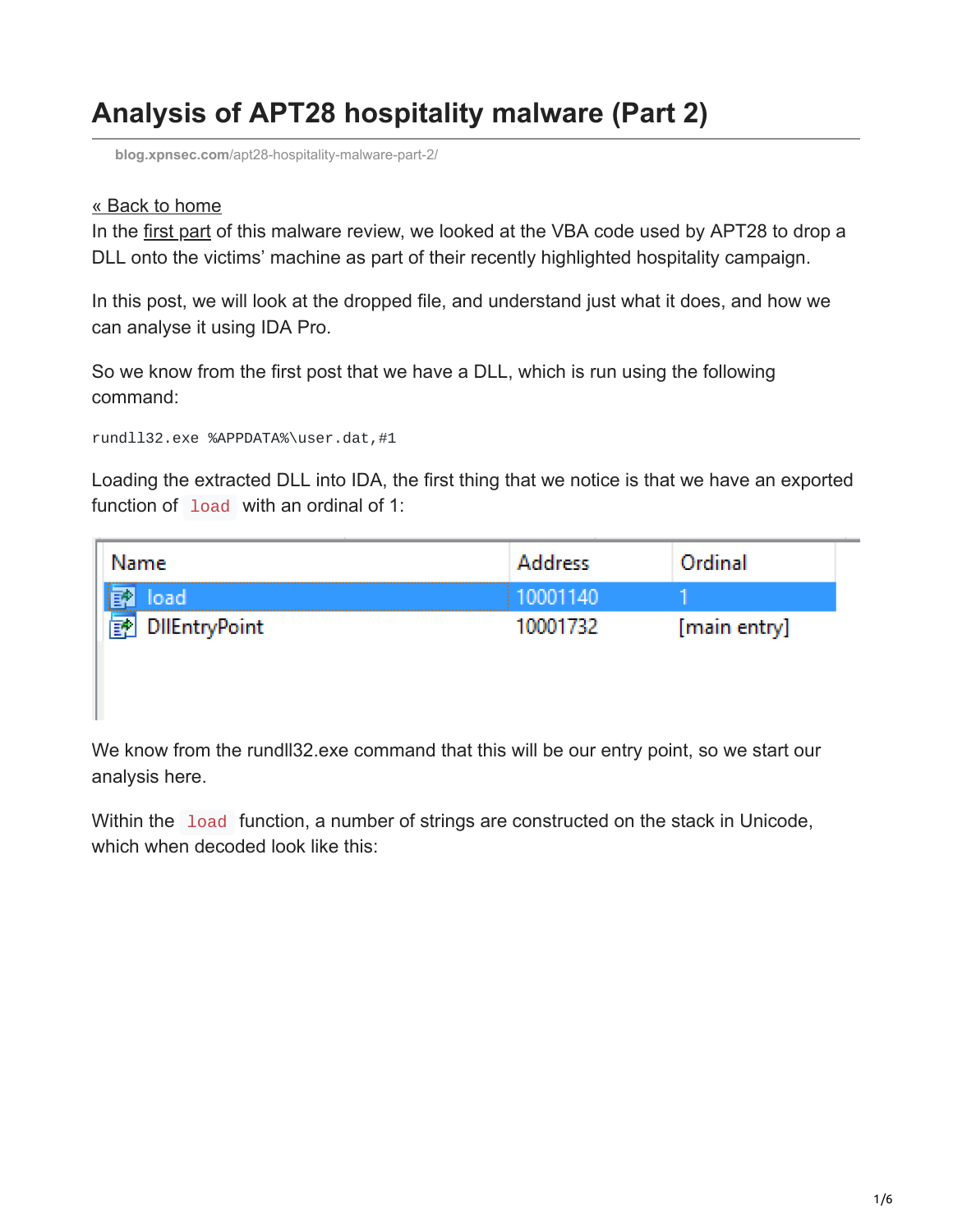| push | ebx                             |
|------|---------------------------------|
| lea  | ebx, [ebp-28h]                  |
| lea  | ecx, [ebp-14h] ; lpName         |
| mov  | dword ptr [ebp-14h], 700061h    |
| mov  | [ebp+var 10], 640070h           |
| mov  | [ebp+var C], 740061h            |
| mov  | [ebp+var 8], 'a' ; appdata      |
| mov  | dword ptr [ebp-40h], 76006Dh    |
| mov  | [ebp+var 3C], 620074h           |
| mov  | [ebp+var 38], 6E0061h           |
| mov  | [ebp+var 34], 2E0064h           |
| mov  | [ebp+var 30], 610064h           |
| mov  | [ebp+var 2C], 't' ; mutband.dat |
| mov  | dword ptr [ebp-28h], 72006Dh    |
| mov  | [ebp+var 24], 650073h           |
| mov  | [ebp+var 20], 2E0074h           |
| mov  | [ebp+var 1C], 610062h           |
| mov  | [ebp+var 18], 't' ; mrset.bat   |
| call | sub 10001000                    |

Interestingly, one of the strings of mythand.dat closely matches with the C2 server identified by FireEye of mvtband.net .

Entering the first function at address 10001000h , we see another Unicode string constructed on the stack of "Environment" before RegOpenKeyExW is called to open a handle to **HKCU\Environment**.

Next a path is constructed of %appdata%\mrset.bat and written to the UserInitMprLogonScript registry value within HKCU\Environment :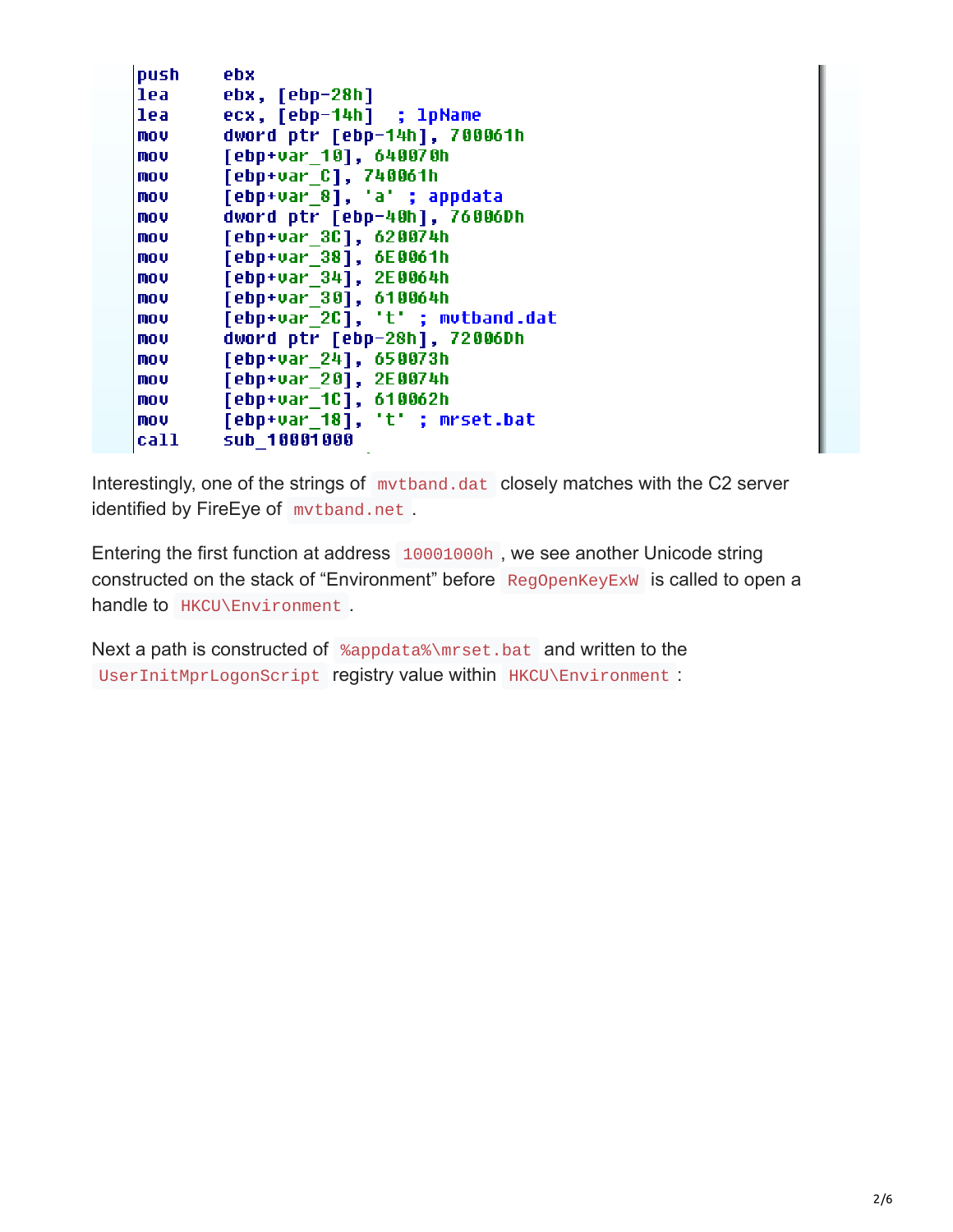```
auu
        esp, ron
push.
        400h
                          ; nSize
push.
        esi
                          : 1pBuffer
                          ; 1pName
push
        edi
        ds:GetEnvironmentVariableW ; get %appdata% envvar
call
mou-
        edi, ds:1strcatW
lea
        ecx, [ebp+String2]
                          ; lpString2
push.
        ecx.
                          ; lpString1
push.
        esi
        dword ptr [ebp+String2], '\'
mo v
call
        edi ; lstrcatW
push
                          : lpString2
        ebx.
push
        esi
                          : lpString1
call
        edi ; lstrcatW
xor.
        eax, eax
mou.
        [ebp+var 20], ax
mou.
        eax, esi
mou.
        dword ptr [ebp+ValueName], 730055h
mou.
        [ebp+var 48], 720065h
        [ebp+var 44], 6E0049h
mou.
        [ebp+var 40], 740069h
mov.
mov.
        [ebp+var 3C], 70004Dh
        [ebp+var 38], 4C0072h
mov.
mo v
        [ebp+var 34], 67006Fh
mou.
        [ebp+var 30], 6E006Fh
        [ebp+var 2C], 630053h
mov.
        [ebp+var 28], 690072h
mov.
        [ebp+var<sup>-24]</sup>, 740070h ; UserInitMprLoqonScript
mov.
        edx, [eax+2]
lea
```
*Note: If we stop and look for other examples of malware using this technique, we can see a number of [related posts](https://www.sophos.com/en-us/threat-center/threat-analyses/viruses-and-spyware/Troj~Sofacy-B/detailed-analysis.aspx) unsurprisingly pointing to other Sofacy malware droppers using the same method.*

Continuing to the next function, we find what immediately appears to be a decryption loop, using a fixed XOR key of 0x26: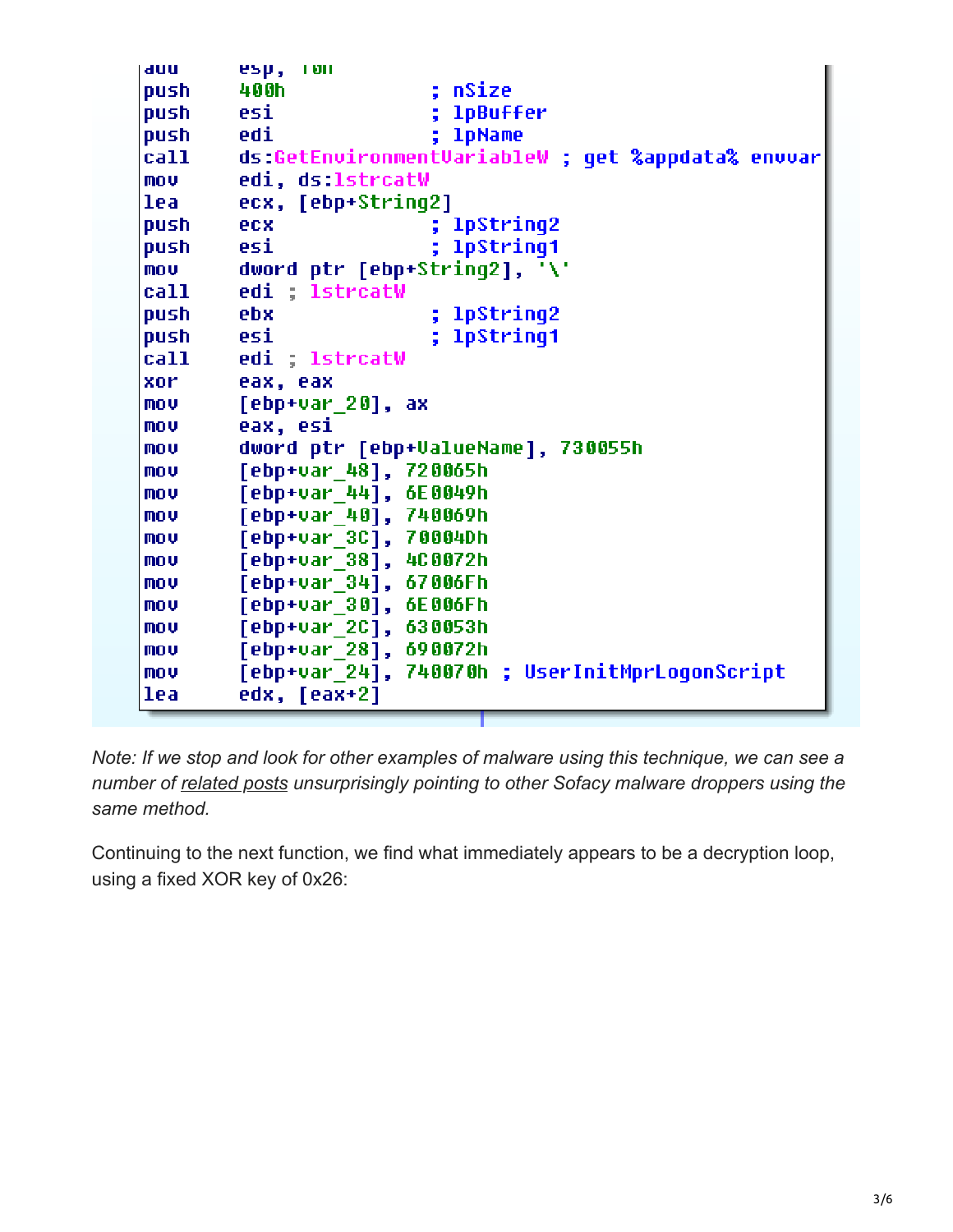

One the bytes at this address are decrypted, the contents are written to %appdata%\mvtband.dat .

This is a perfect opportunity to use IDAPython to recover the encrypted data. We know from the disassembly that the loop runs for 0x7600 bytes, and XOR's a byte at a time from the address 0x10009B90 with a fixed key of 0x26. Translating this into IDAPython, we have the following script:

```
V = "bytes = idaapi.get_many_bytes(0x10009B90, 0x7600)
for i in range(0, len(bytes)):
     v \leftarrow \text{chr}(\text{ord}(\text{bytes}[i]) \wedge \text{0x26})f = open("out.hin", "wb")f.write(v)
f.close()
```
Once executed, this script will decrypt the contents of address 0x10009B90 and write the output to out.bin

An initial review of the decrypted contents show that this is a PE32 DLL, and if we upload the sample to [VirusTotal](https://virustotal.com/#/file/8c47961181d9929333628af20bdd750021e925f40065374e6b876e3b8afbba57/detection) we see that a matching sample was first seen on 17-07-2017 with a name of mytband.dll and signatures matching Sofacy: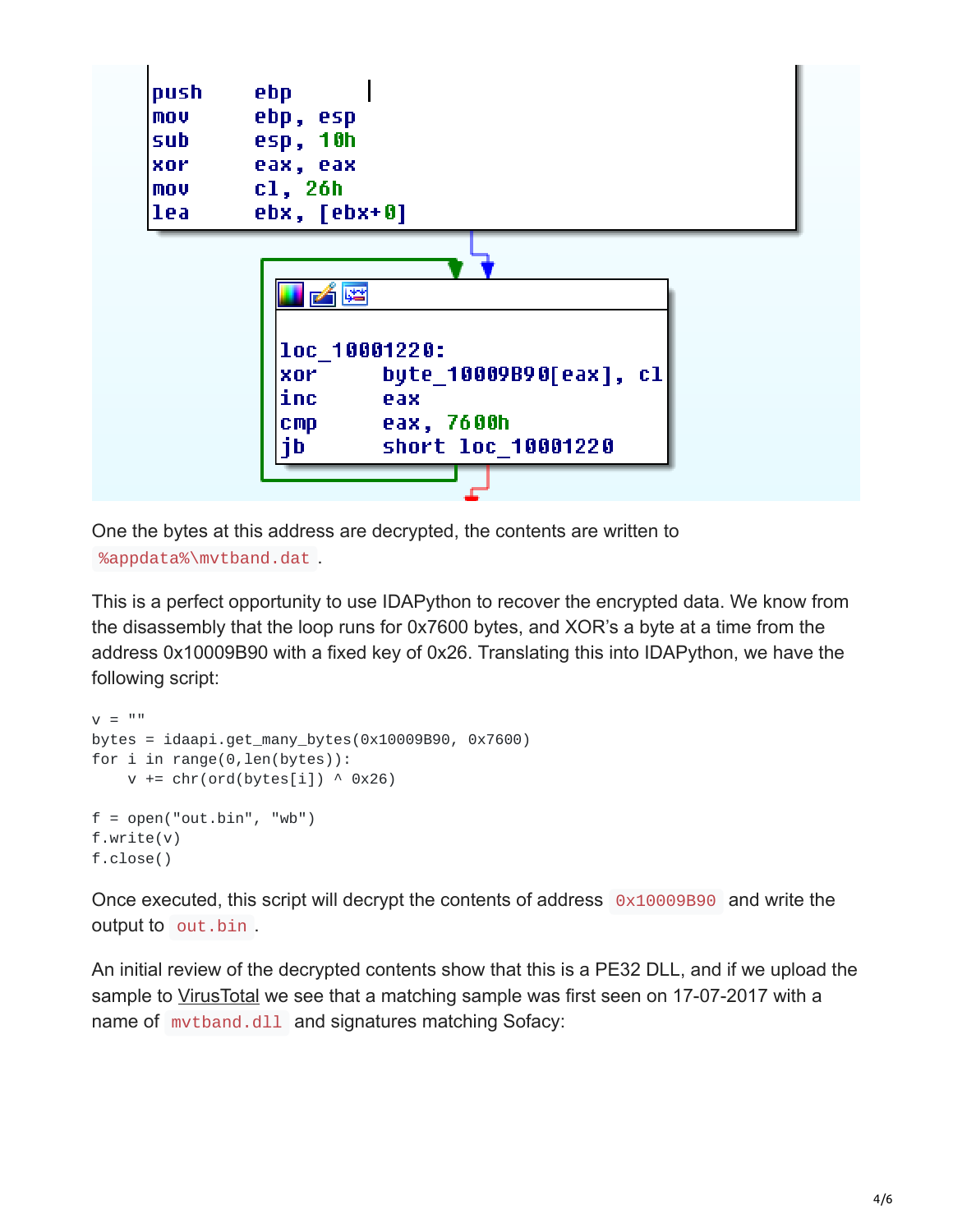| $\mathbf{C}_0$<br>43/64     | 43 engines detected this file<br>SHA-256<br>8c47961181d9929333628af20bdd750021e925f40065374e6b876e3b8afbba57<br>mvtband.dll<br>File name<br>29.5 KB<br>File size<br>Last analysis<br>2017-08-12 15:02:37 UTC |                           |                                       |
|-----------------------------|--------------------------------------------------------------------------------------------------------------------------------------------------------------------------------------------------------------|---------------------------|---------------------------------------|
| <b>Detection</b><br>Details | Community 2                                                                                                                                                                                                  |                           |                                       |
| Ad-Aware                    | Gen:Variant.Razy.163623<br>А                                                                                                                                                                                 | AegisLab                  | Gen.Variant.Razy!c                    |
| AhnLab-V3                   | Trojan/Win32.Sofacy.R205182<br>А                                                                                                                                                                             | ALYac                     | Gen:Variant.Razy.163623<br>А          |
| Arcabit                     | Trojan.Razy.D27F27<br>А                                                                                                                                                                                      | Avast                     | Win32:Malware-gen<br>А                |
| <b>AVG</b>                  | Win32:Malware-gen<br>А                                                                                                                                                                                       | Avira                     | TR/Sednit.bpkwu<br>А                  |
| AVware                      | Trojan.Win32.Generic!BT<br>А                                                                                                                                                                                 | Baidu                     | Win32.Trojan.WisdomEyes.16070401<br>А |
| <b>BitDefender</b>          | Gen:Variant.Razy.163623<br>А                                                                                                                                                                                 | <b>CAT-QuickHeal</b>      | <b>Trojan.Sofacy</b><br>A             |
| Comodo                      | <b>UnclassifiedMalware</b><br>А                                                                                                                                                                              | <b>CrowdStrike Falcon</b> | malicious_confidence_100% (W)<br>А    |
| Cylance                     | <b>Unsafe</b><br>А                                                                                                                                                                                           | Emsisoft                  | Gen:Variant.Razy.163623 (B)<br>А      |

Continuing into the final function of this dropper, we find a similar decryption loop for a different memory location and the same XOR key:



Repurposing our above IDAPython script, we can extract the contents with the following: